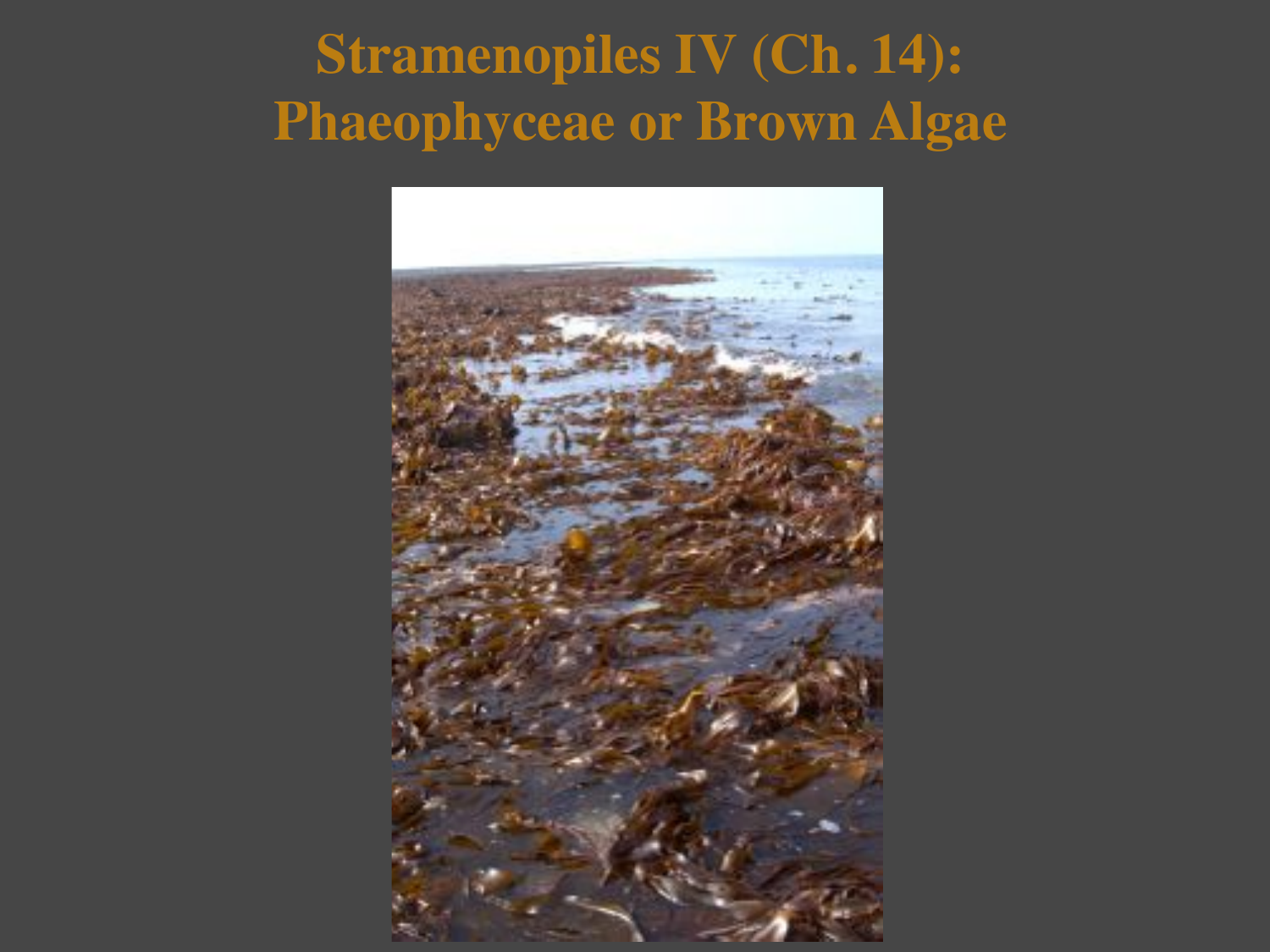## **PHAEOPHYCEAE**

•**250 genera and +1500 spp**

•**Seaweeds: large, complex thalli (kelp); some filaments (no unicells or colonies)**

•**Almost all are marine (@ 5 FW genera)**

•**Chlorophylls** *a* **&** *c***, β-carotene, fucoxanthin & violaxanthin** 

#### •**PER**

•**Physodes (tannins = phenols)**

•**Walls: cellulose fibers with alginic acid (alginate)**

•**Storage products are:**

- **laminarin (β-1,3 glucan),**
- **mannitol (sap & "antifreeze")**

• **lipids**

•**Flagella: Heterokont, of course!** •**Fucans or fucoidins are sulfated sugars**

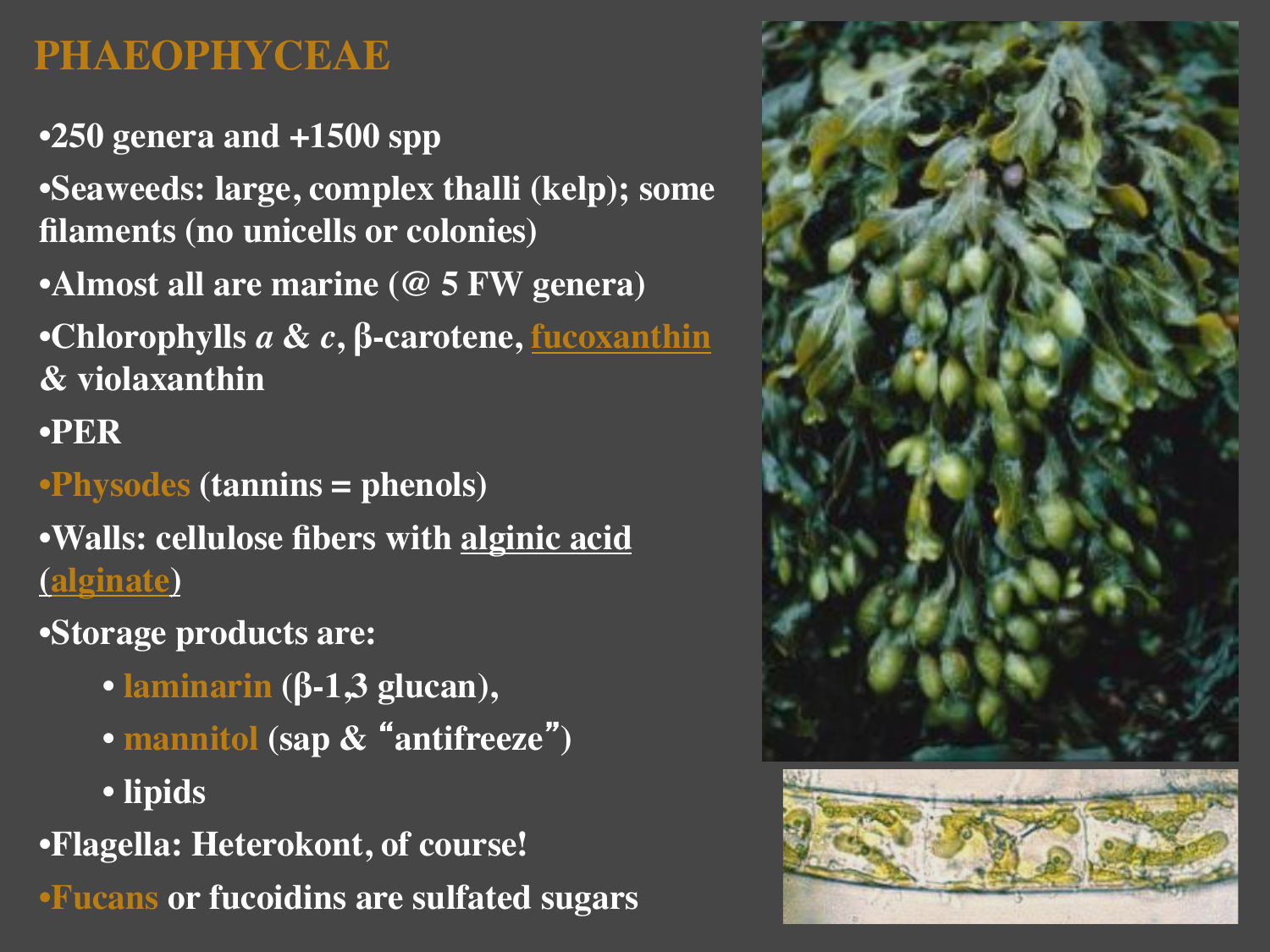## **How these algae grow?**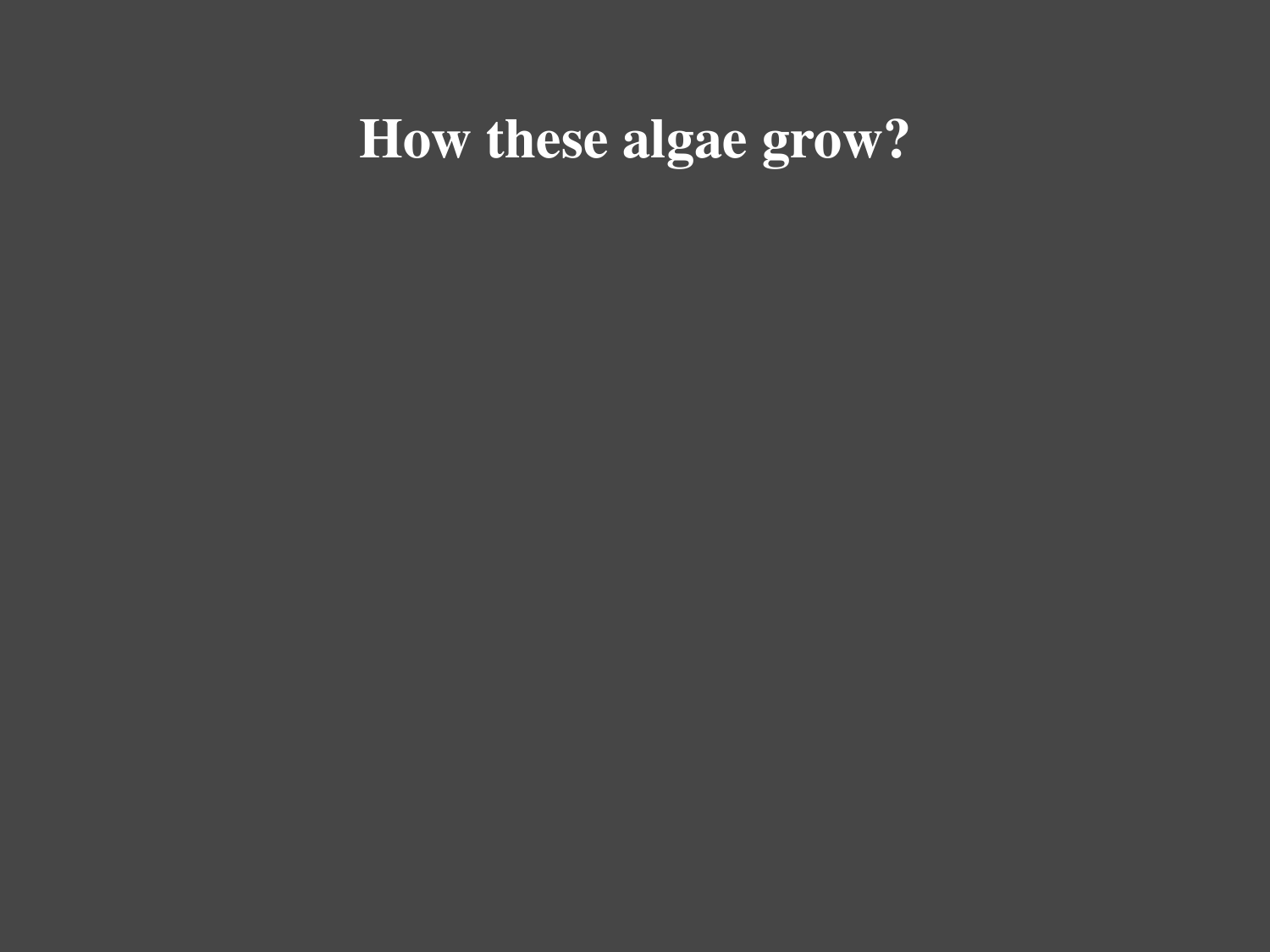## **DIFFUSE GROWTH: cell division is not localized: Ectocarpales**

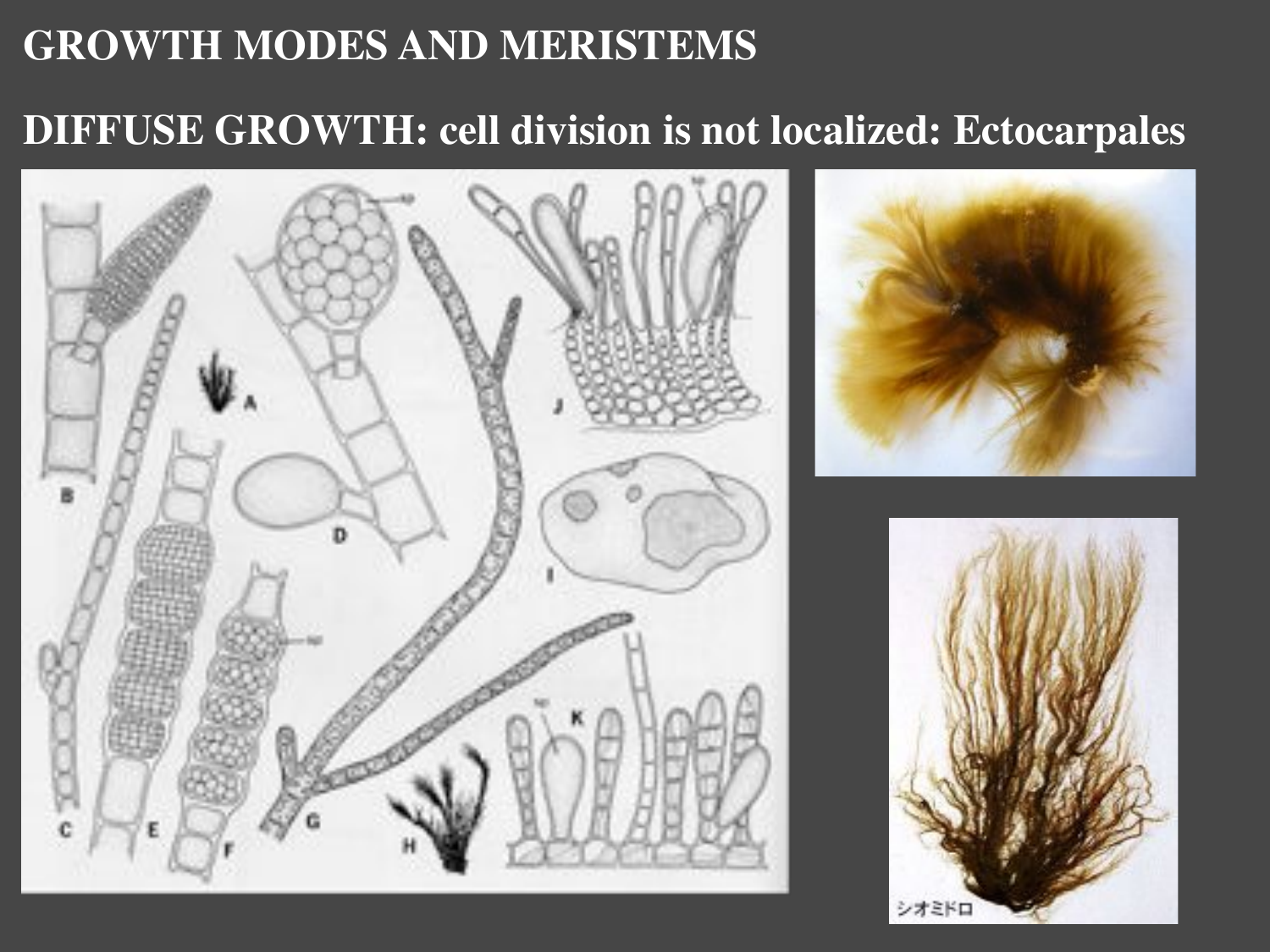**DIFFUSE GROWTH: cell division is not localized: Ectocarpales MERISTEMATIC GROWTH: localized regions of cell division**

- **1. Apical cell**
	- **Single: Sphacelariales, Dictyotales, Fucales**
	- **Marginal: Dictyotales**





*Dictyota*





*Padina*

*Sphacelaria*

*Fucus*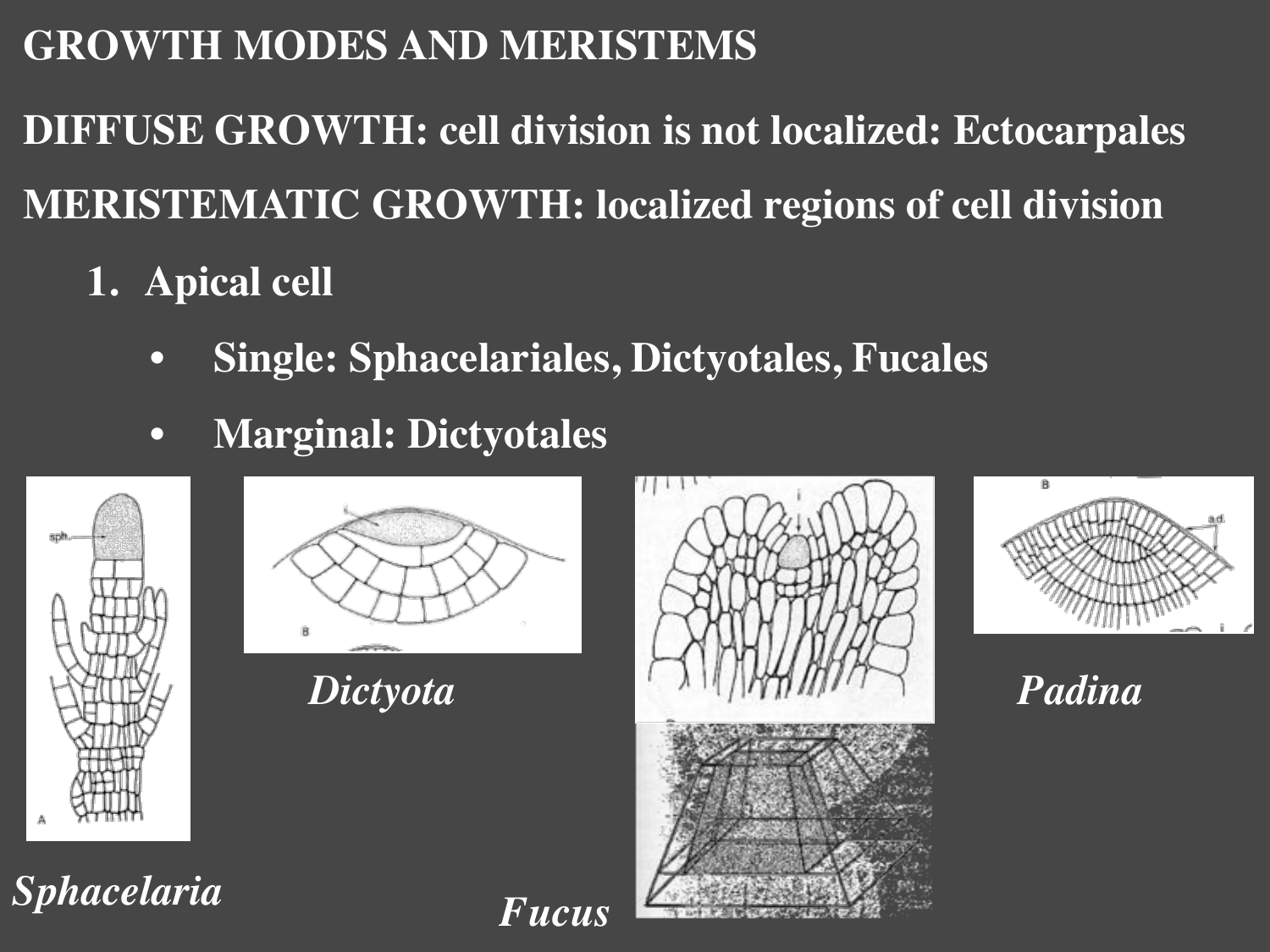# **GROWTH MODES AND MERISTEMS DIFFUSE GROWTH: cell division is not localized: Ectocarpales MERISTEMATIC GROWTH: localized regions of cell division**

**1. Apical cell**

*Desmarestia*

**2. Trichothalic: Desmarestiales, Cutleriales**



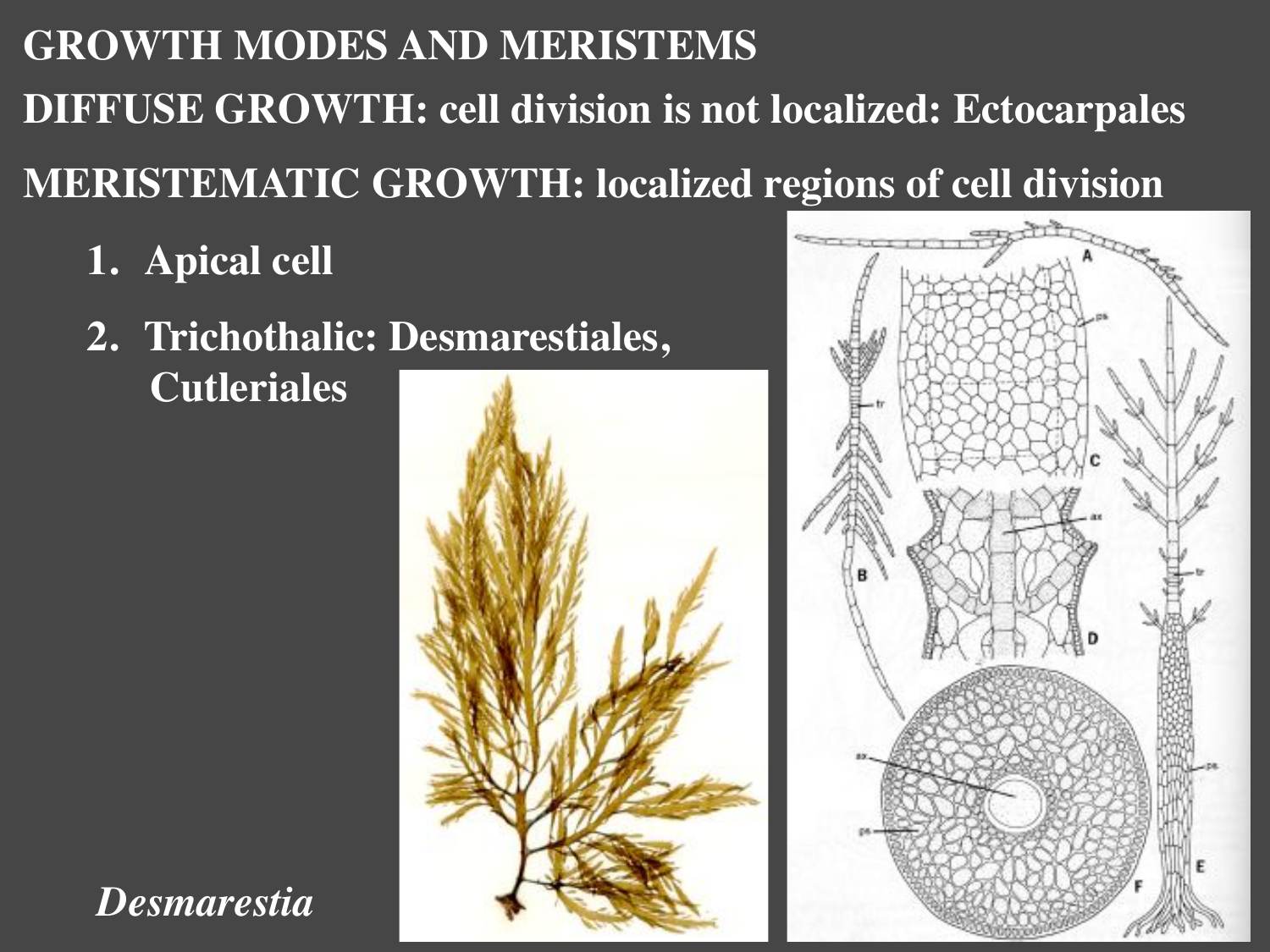**DIFFUSE GROWTH: cell division is not localized: Ectocarpales MERISTEMATIC GROWTH: localized regions of cell division**

- **1. Apical cell**
- **2. Trichothalic: Desmarestiales, Cutleriales**
- **3. Intercalary: Laminariales**







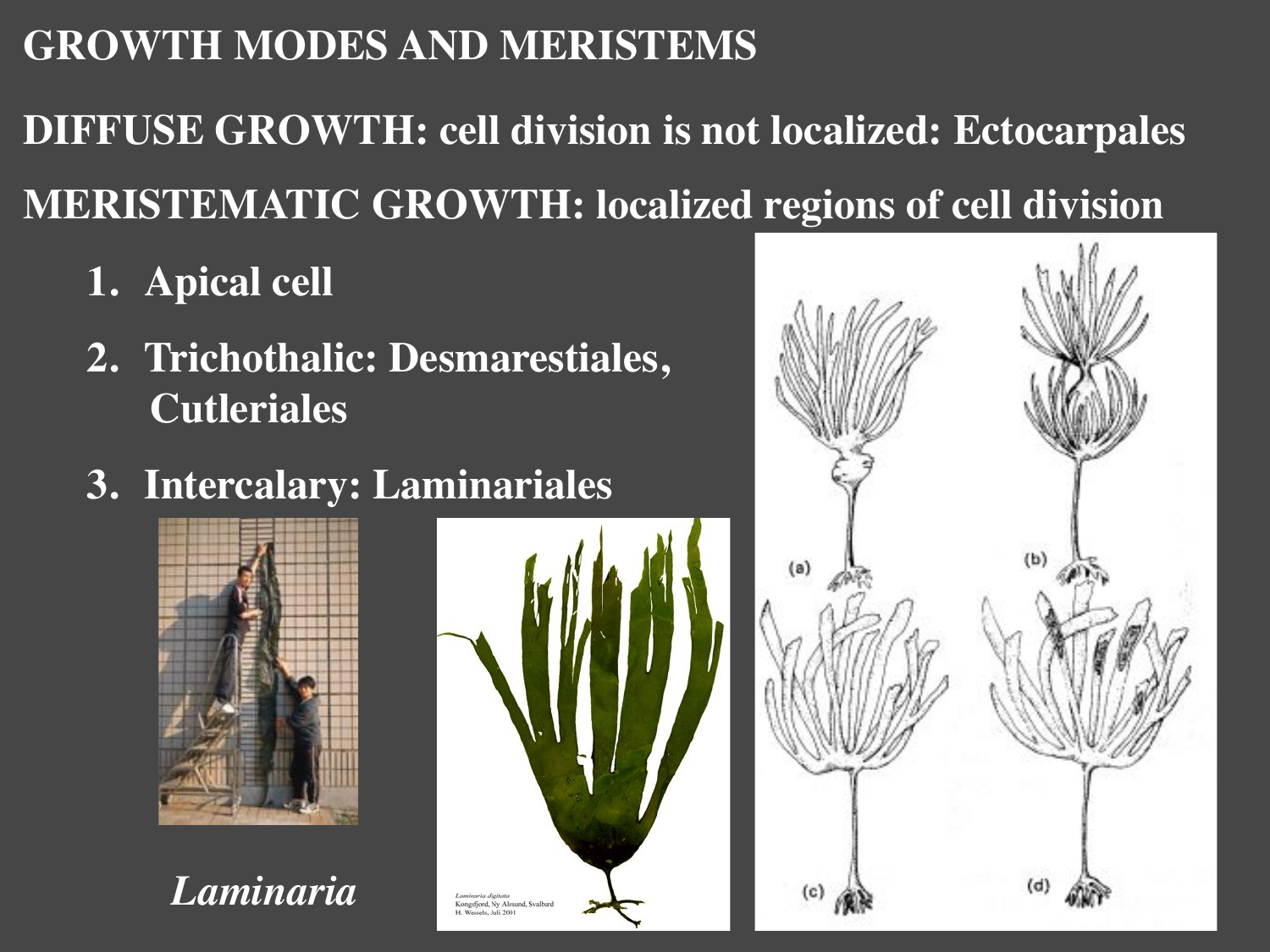**DIFFUSE GROWTH: cell division is not localized: Ectocarpales MERISTEMATIC GROWTH: localized regions of cell division**

- **1. Apical cell**
- **2. Trichothalic: Desmarestiales, Cutleriales**
- **3. Intercalaly: Laminariales**
- **4. Meristoderm: Laminariales, Fucales**

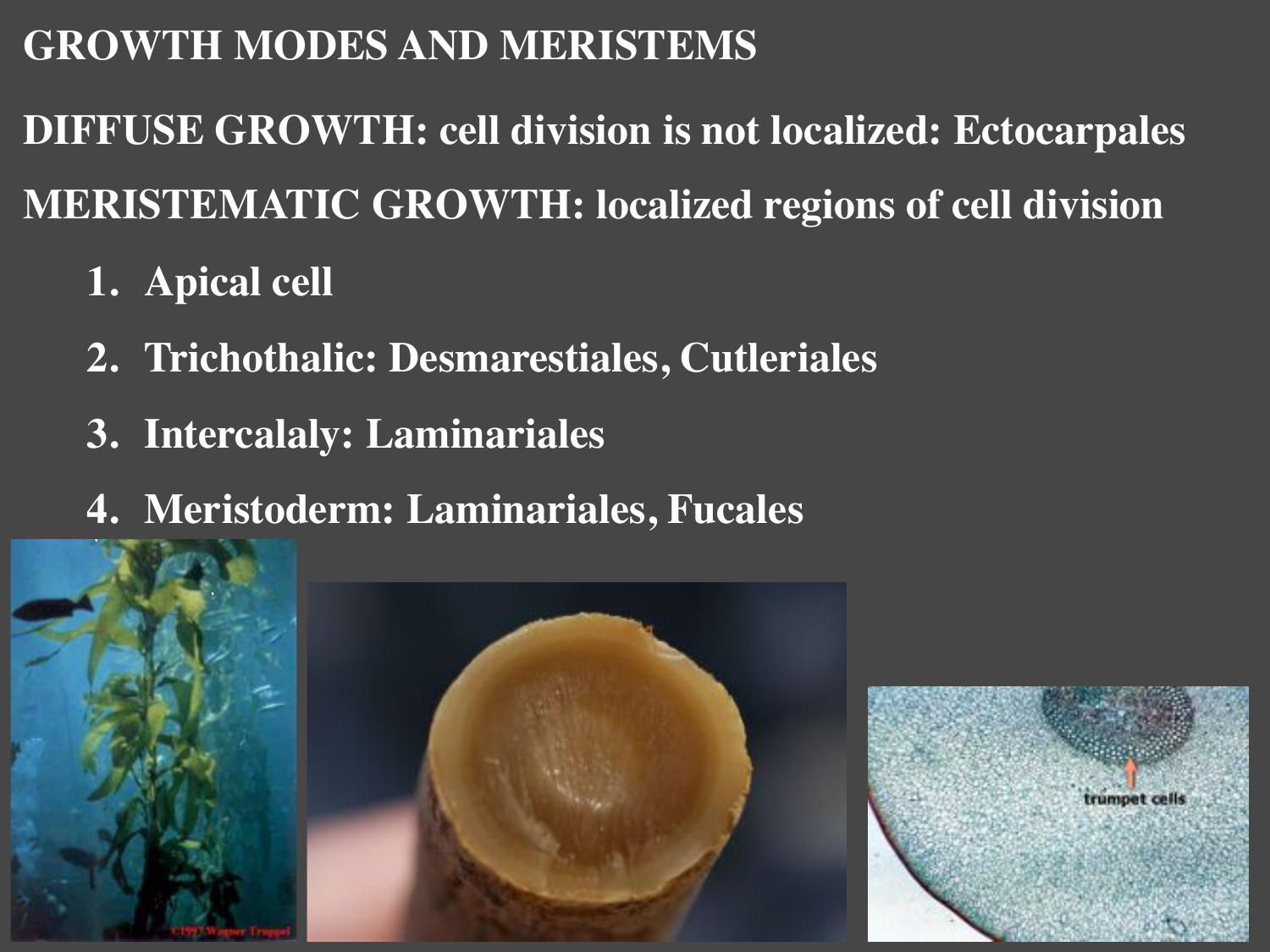## **How these algae are organized?**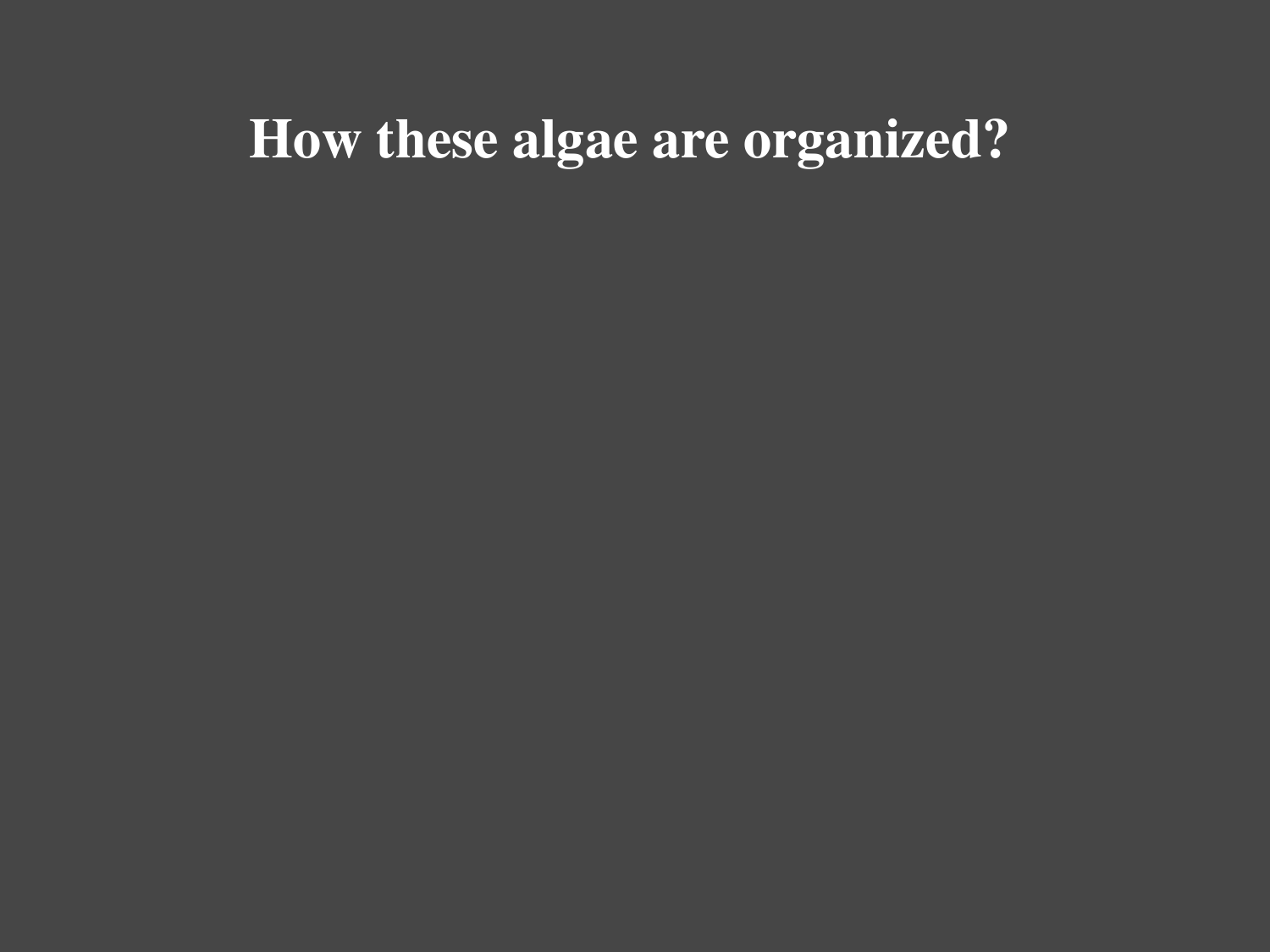**MORPHOLOGY - STRUCTURAL FORMS 1. Haplostichous (filamentous or pseudoparenchymatous) a. Simple heterotrichy (e.g.** *Ectocarpus***) b. Heterotrichous held together with mucilage " "(pseudoparenchymatous) (e.g.** *Leathesia***) d. Crusts (e.g.** *Ralfsia***)**



*Ectocarpus*





*Ralfsia*

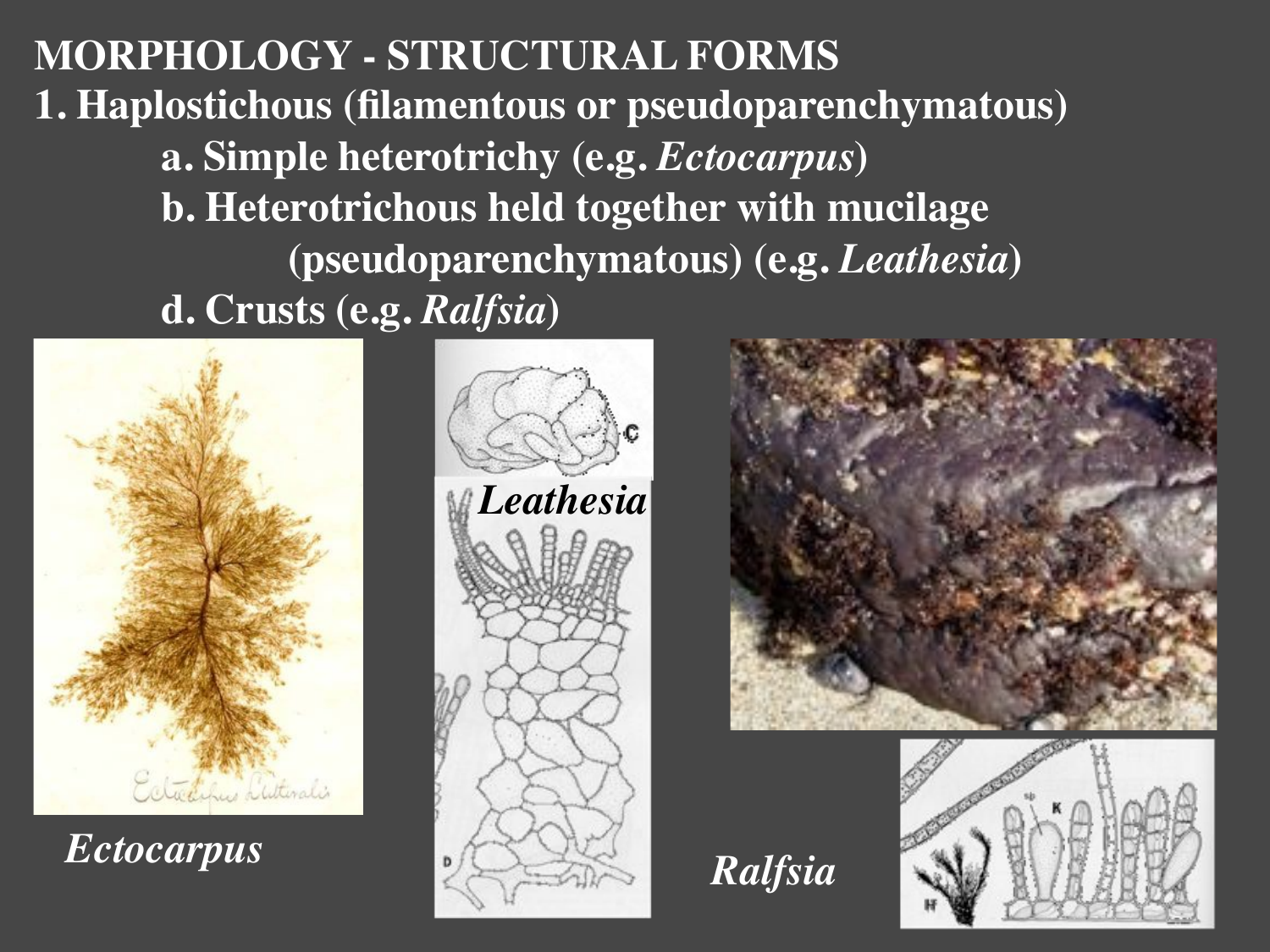**MORPHOLOGY - STRUCTURAL FORMS 1. Haplostichous (filamentous or pseudoparenchymatous) 2. Polystichous (true parenchymatous) a. Terete axes unbranched (e.g.** *Scytosiphon***) b. Solid axes branched (e.g.** *Dictyota***) c. Blades (e.g.** *Padina***) d. Complex thalli (Laminariales & Fucales, aka kelps)**



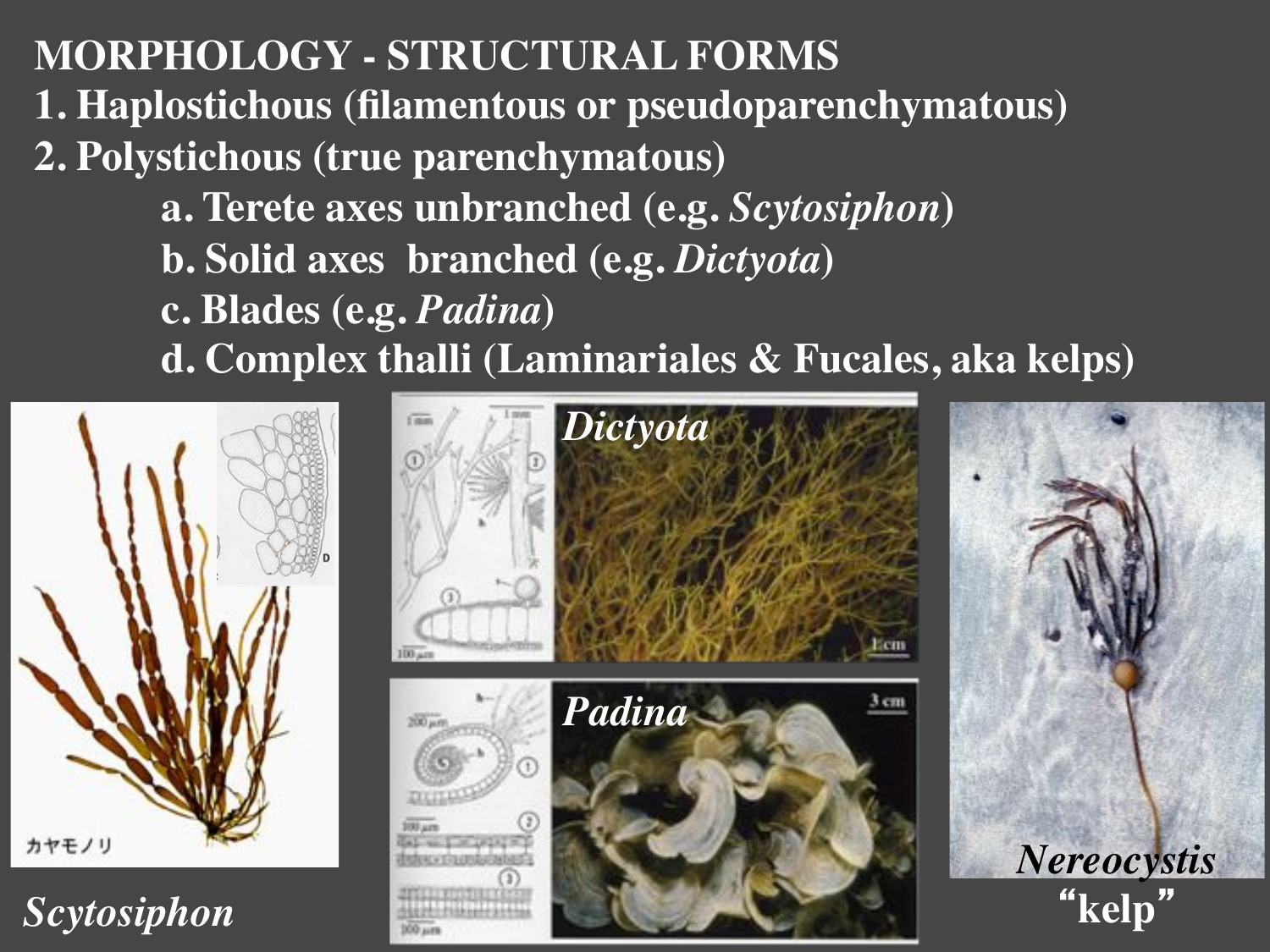## **What type of life cycles these algae show?**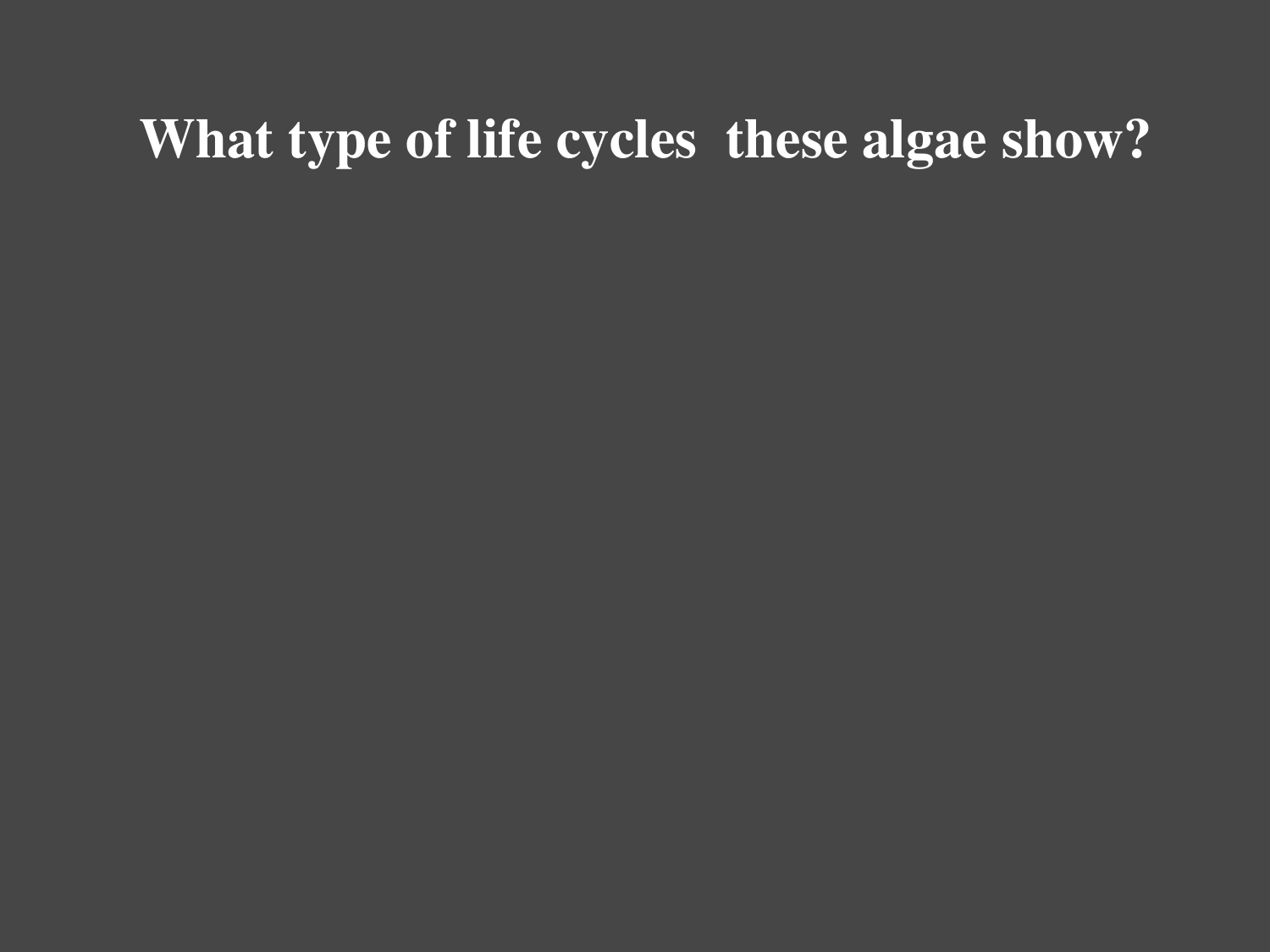**LIFE CYCLES AND CLASSIFICATION OF BROWN ALGAE 1. Isogeneratae - alternation of isomorphic generations a. Isogamy & anisogamy (e.g. Ectocarpales) b. Oogamy (Dictyotales)**

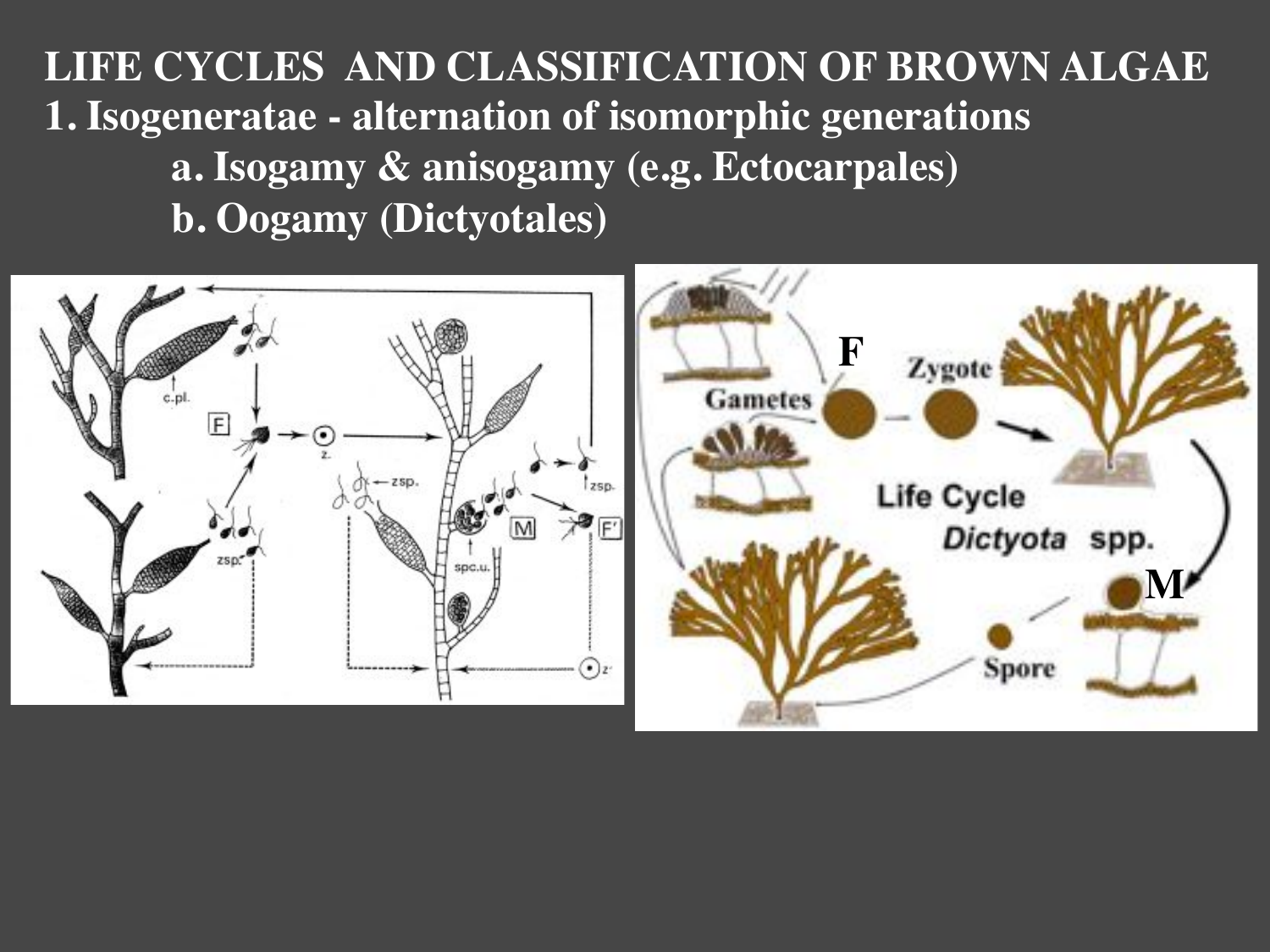**LIFE CYCLES AND CLASSIFICATION OF BROWN ALGAE 1. Isogeneratae - alternation of isomorphic generations 2. Heterogeneratae - altern. of heteromorphic generations a. Sporophytes small (Cutleriales)**



*Cutleria*

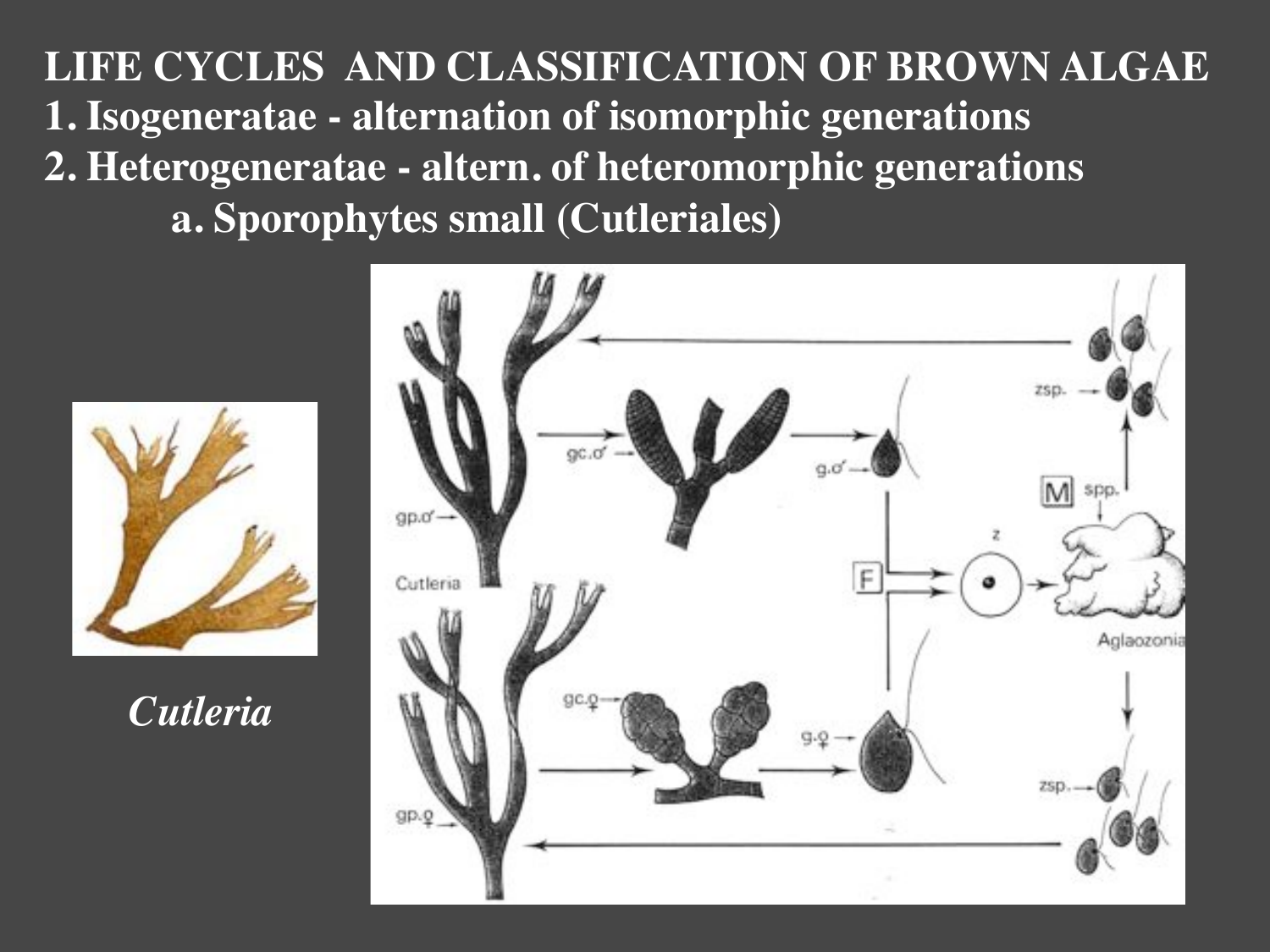**LIFE CYCLES AND CLASSIFICATION OF BROWN ALGAE 1. Isogeneratae - alternation of isomorphic generations 2. Heterogeneratae - altern. of heteromorphic generations a. Sporophytes small (Cutleriales) b. Sporophytes large i. isogamous (Chordariales)**



*Haplogloia*

**Plethysmothallus: juvenile filamentous stage in the sporophytic generation that can multiply itself by spores**

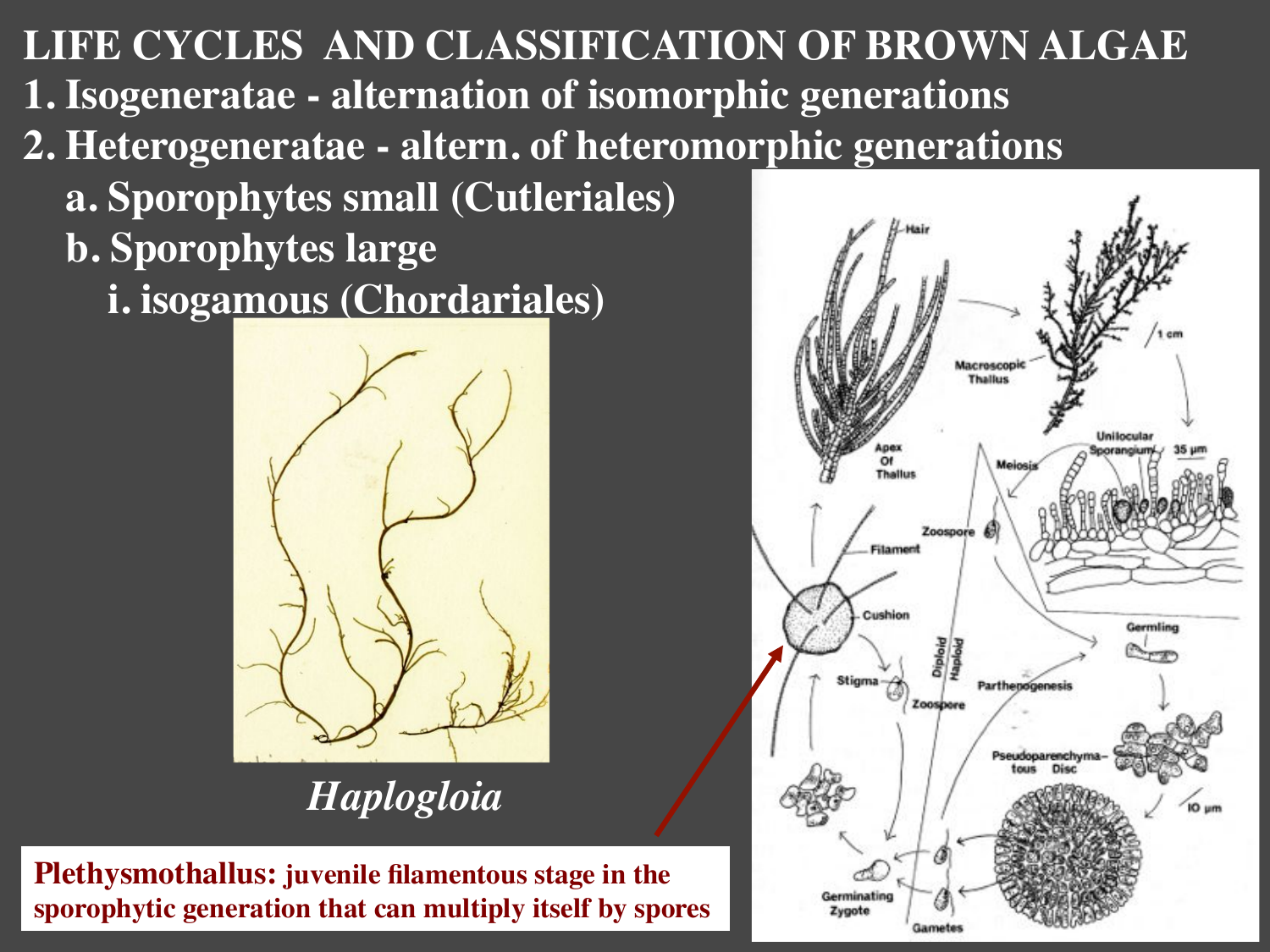**LIFE CYCLES AND CLASSIFICATION OF BROWN ALGAE 1. Isogeneratae - alternation of isomorphic generations 2. Heterogeneratae - altern. of heteromorphic generations a. Sporophytes small (Cutleriales) b. Sporophytes large i. isogamous (Chordariales) ii. oogamous (Laminariales)**

*Laminaria*